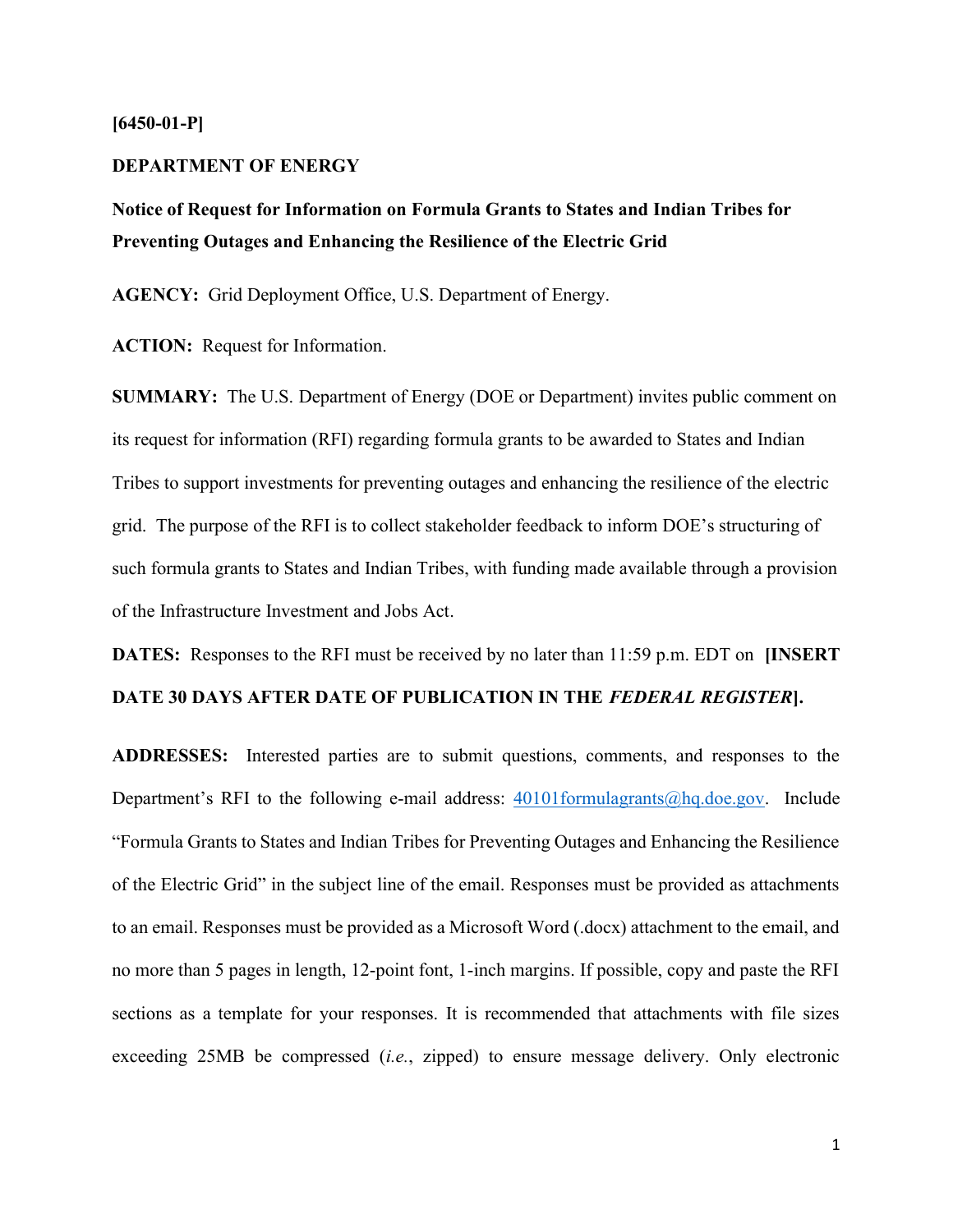responses will be accepted. The complete RFI document is located at https://netl.doe.gov/bilhub/grid-resilience/formula-grants.

FOR FURTHER INFORMATION CONTACT: Comments and questions may also be addressed to: Patricia Hoffman, Grid Deployment Office, U.S. Department of Energy, 1000 Independence Avenue, SW, Washington, DC 20585. Documents describing DOE's plans for implementing section 40101(d), along with other pertinent information, are available at https://netl.doe.gov/bilhub/grid-resilience/formula-grants.

### SUPPLEMENTARY INFORMATION:

Section 40101(d) of the Infrastructure Investment and Jobs Act (IIJA) (Public Law 117-58), codified at 42 U.S.C. 18711(d), directs the Secretary of Energy (Secretary) to establish a formula grant program to provide funds to States<sup>1</sup> and Indian Tribes<sup>2</sup> to support investments for preventing outages and enhancing the resilience of the electric grid. Under section 40101(d), the U.S. Department of Energy (DOE or the Department) is authorized to provide up to \$459 million annually over a five-year period (for Fiscal Years 2022 through 2026) to States and Indian Tribes according to an award formula based on five statutorily defined factors. States and Indian Tribes are required to submit annual applications to DOE to receive funding.

The Department seeks input, in the form of comments and questions, from all stakeholders on DOE's plans for implementing section 40101(d), including on the application and award requirements, the award formula allocation, and the technical assistance approach. Documents

<sup>&</sup>lt;sup>1</sup> The term "States" includes herein all 50 States, U.S. Territories, and the District of Columbia.

<sup>&</sup>lt;sup>2</sup> The term "Indian Tribe" herein "has the meaning given  $\dots$  in section 4 of the Indian Self-Determination and Education Assistance Act (25 U.S.C. 5304)." 42 U.S.C. 18701(2).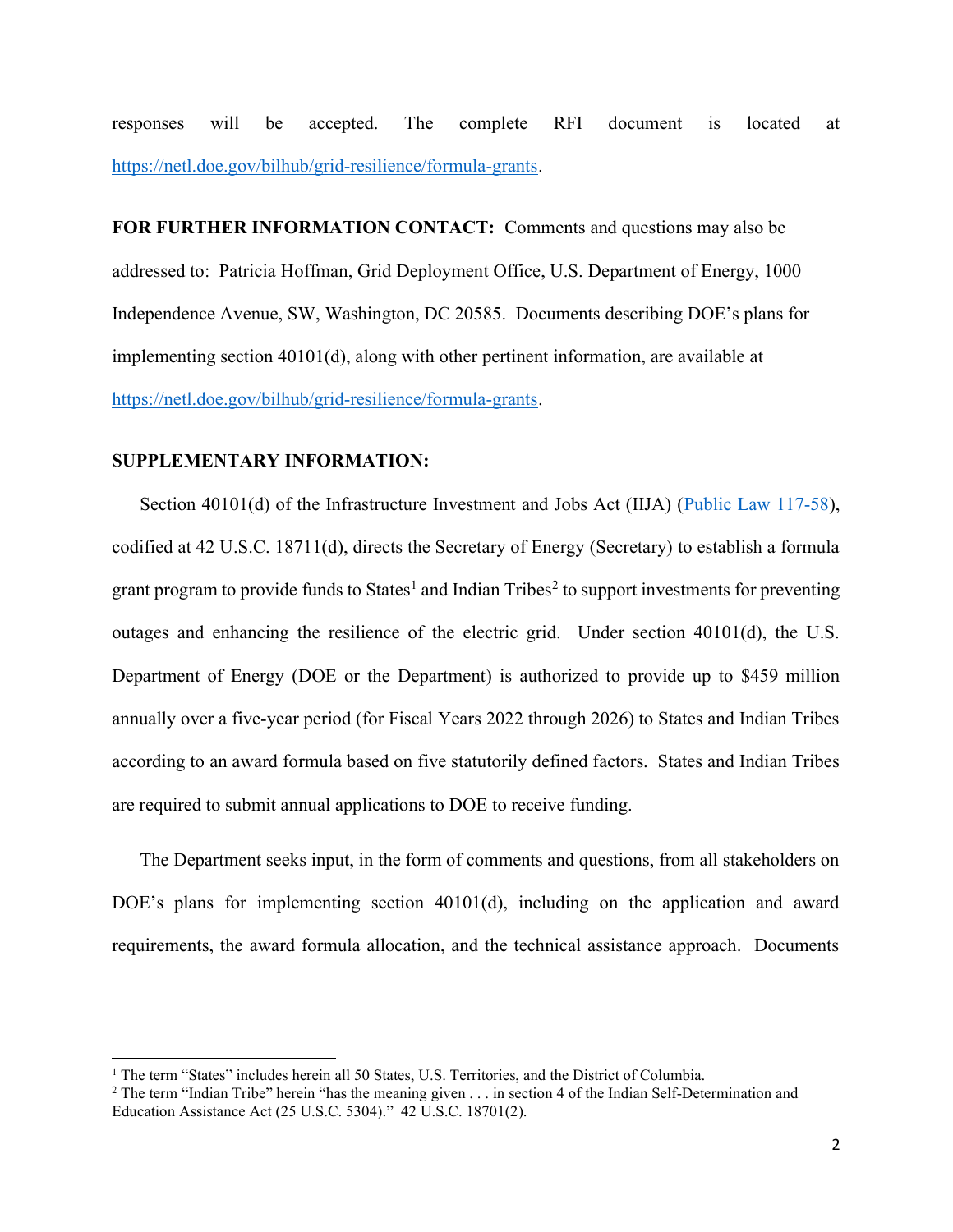that provide this information are located at: https://netl.doe.gov/bilhub/grid-resilience/formulagrants.

These documents are:

- 1. Section 40101(d) Formula Grant Program Notice of Intent (NOI),
- 2. Draft Section 40101(d) Formula Grant Administrative and Legal Requirements Document (ALRD), and
- 3. Draft Allocation of Funds under the IIJA Section 40101(d) Formula Grant Program

In addition, the Department would appreciate responses from States and Indian Tribes to the following questions:

- 1. What are the specific challenges you anticipate with regard to providing the Program Narrative outlined in Appendix A of the NOI, if any?
- 2. What are the areas in which you would most appreciate receiving technical assistance? In addition, what approaches for providing technical assistance would be most helpful to you? The NOI includes a discussion on technical assistance.
- 3. What additional data sources are you aware of that may help DOE prepare the award formula?

This is solely a request for information and is not a request for applications. DOE is not accepting applications to this RFI, nor will DOE reimburse any of respondents' costs in preparing a response.

### PROPRIETARY INFORMATION: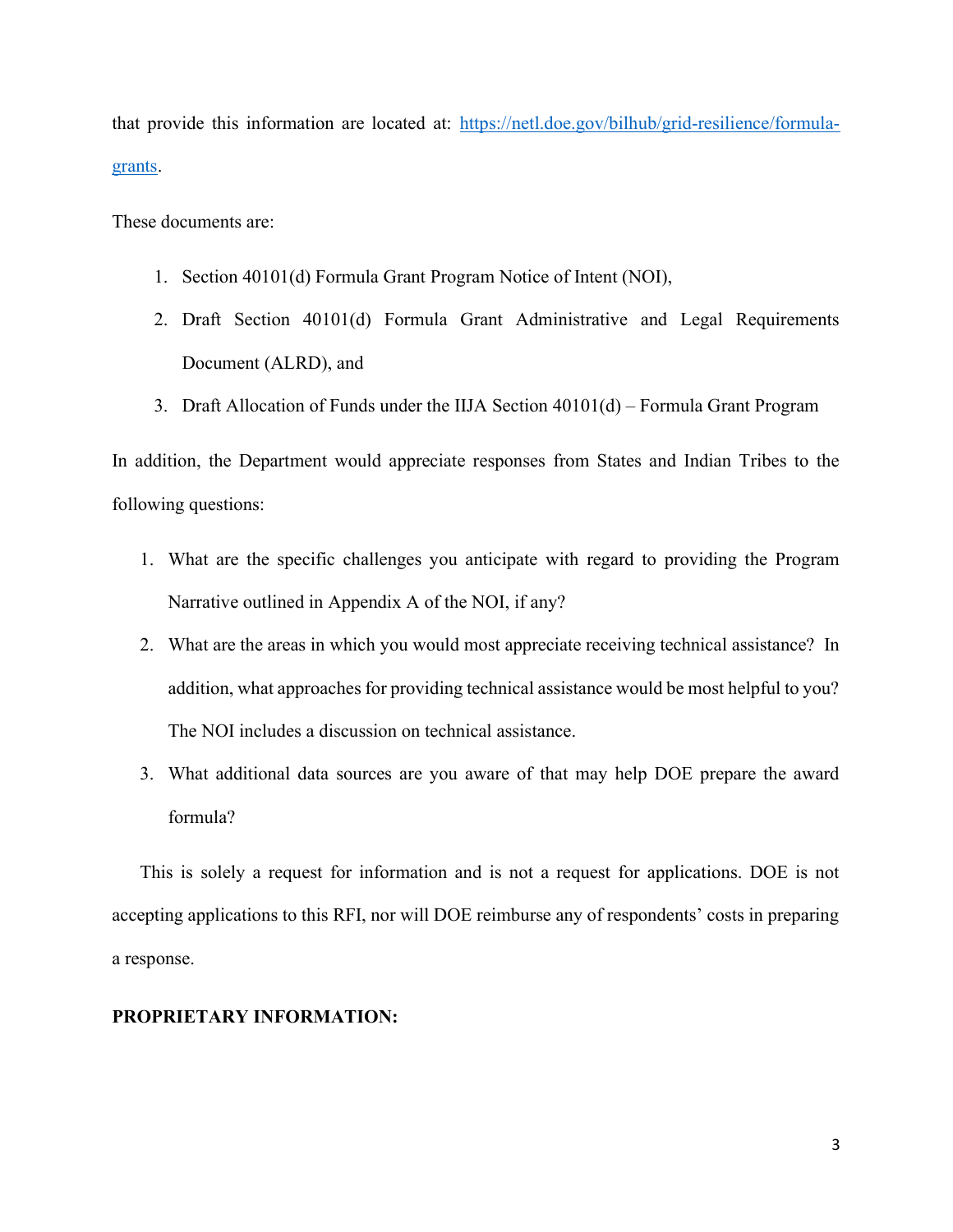Because information received in response to this RFI may be used to structure future programs and formula grant allocations and/or otherwise be made available to the public, respondents are strongly advised NOT to include any information in their responses that might be considered business sensitive, proprietary, or otherwise confidential. If, however, a respondent chooses to submit business sensitive, proprietary, or otherwise confidential information, it must be clearly and conspicuously marked as such in the response. Responses containing confidential, proprietary, or privileged information must be conspicuously marked as described below. Failure to comply with these marking requirements may result in the disclosure of the unmarked information under the Freedom of Information Act or otherwise. The U.S. Federal Government is not liable for the disclosure or use of unmarked information and may use or disclose such information for any purpose.

CONFIDENTIAL, COMMERCIAL, AND FINANCIAL INFORMATION. Consistent with 10 CFR 1004.11, DOE requires that any person submitting information that he or she believes to be confidential and exempt by law from public disclosure should submit via email two wellmarked copies: One copy of the document marked "Confidential Commercial and Financial Information" including all the information believed to be confidential, and one copy of the document marked ''non-confidential'' with the information believed to be confidential deleted. DOE will make its own determination about the confidential status of the information and treat it according to its determination. The copy containing confidential commercial and financial information must include a cover sheet marked as follows identifying the specific pages containing confidential, proprietary, or privileged information: "Notice of Restriction on Disclosure and Use of Data: Pages [list applicable pages] of this response may contain confidential, commercial, or financial information that is exempt from public disclosure." The Government may use or disclose